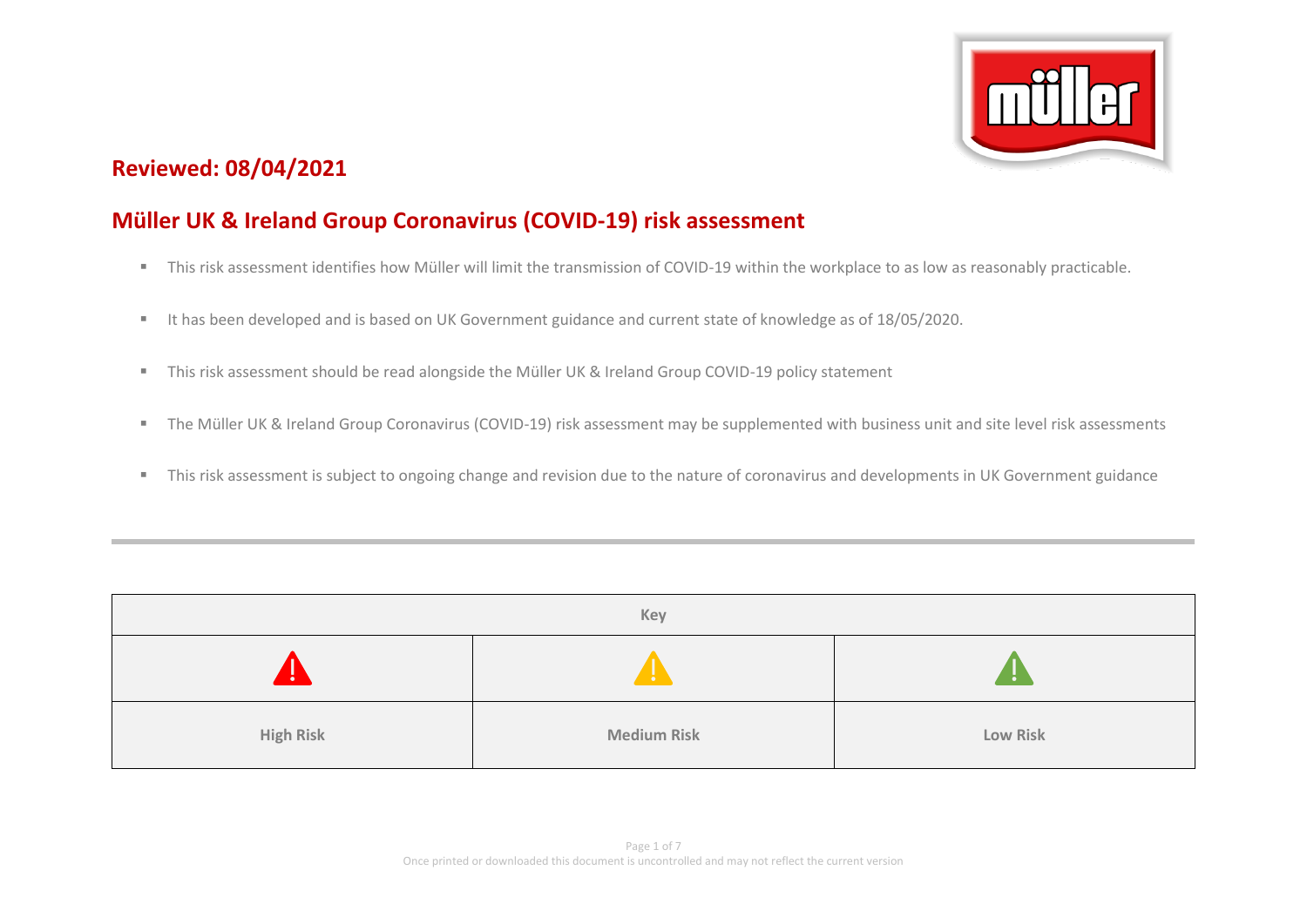

Müller UK and Ireland Group have identified the potential for transmission of COVID-19 virus in the following circumstances and will minimise the risk of transmission through the control measures outlined below.

| <b>Hazard</b> |                                                                                                                                                                                                                                                                                                                                                                    | <b>Risk</b>                                                                                                                                                                                | <b>Control measures</b>                                                                                                                                                                                                                                  | <b>Residual</b><br><b>Risk</b> |
|---------------|--------------------------------------------------------------------------------------------------------------------------------------------------------------------------------------------------------------------------------------------------------------------------------------------------------------------------------------------------------------------|--------------------------------------------------------------------------------------------------------------------------------------------------------------------------------------------|----------------------------------------------------------------------------------------------------------------------------------------------------------------------------------------------------------------------------------------------------------|--------------------------------|
| 1)            | Exposure or potential exposure to COVID-19<br>Worker confirmed with COVID-19<br>Symptomatic worker                                                                                                                                                                                                                                                                 |                                                                                                                                                                                            | Follow NHS guidelines for any confirmed or potential cases of COVID-19. Exclude from sites<br>any persons whom are diagnosed as positive, symptomatic or living with persons confirmed<br>with or potential COVID-19 for the appropriate length of time. |                                |
|               | Living with someone with a confirm case of COVID-19<br>Come into close contact (within 2 meters for 15<br>minutes of more) with a confirmed case of COVID-19<br>symptomatic household member<br>Workers returning from infected area / country<br>confirmed case of COVID-19 for an appropriate length of time.<br>Household member returning from infected area / |                                                                                                                                                                                            | Recommend testing for all workers and their households exhibiting COVID-19 symptoms.                                                                                                                                                                     |                                |
|               |                                                                                                                                                                                                                                                                                                                                                                    | Initiate contact tracing for all confirmed cases of COVID-19 to identify and exclude any workers<br>whom have come into close contact (i.e. within 2 meters for 15 minutes of more) with a |                                                                                                                                                                                                                                                          |                                |
|               | country                                                                                                                                                                                                                                                                                                                                                            | Follow current UK Government guidance for any worker or a household member returning<br>from a high risk area or country.                                                                  |                                                                                                                                                                                                                                                          |                                |
|               |                                                                                                                                                                                                                                                                                                                                                                    |                                                                                                                                                                                            | Ensure the mandatory corona prevention rules for entire UTM (Our 4 Basic Rules) are enforced<br>throughout all sites and operations.                                                                                                                     |                                |
|               |                                                                                                                                                                                                                                                                                                                                                                    |                                                                                                                                                                                            | Consider mandating the use of face coverings in office and operational areas where required.<br>Upgrade face coverings to FFP2 masks for those that have multiple and frequent contact or<br>anybody that is unbale to maintain 2 metre distancing.      |                                |
|               |                                                                                                                                                                                                                                                                                                                                                                    |                                                                                                                                                                                            | Consider installing air sterilisation systems in areas that cannot be adequately ventilated.                                                                                                                                                             |                                |
|               |                                                                                                                                                                                                                                                                                                                                                                    |                                                                                                                                                                                            | Encourage the use of lateral flow testing for those required to move from site to side for<br>business critical reasons.                                                                                                                                 |                                |
|               |                                                                                                                                                                                                                                                                                                                                                                    |                                                                                                                                                                                            | Implement a programme of COVID-19 workplace inspections and audits on a periodic basis.                                                                                                                                                                  |                                |
|               |                                                                                                                                                                                                                                                                                                                                                                    |                                                                                                                                                                                            | Implement a programme of independent audits across the main operational sites.                                                                                                                                                                           |                                |
|               |                                                                                                                                                                                                                                                                                                                                                                    |                                                                                                                                                                                            |                                                                                                                                                                                                                                                          |                                |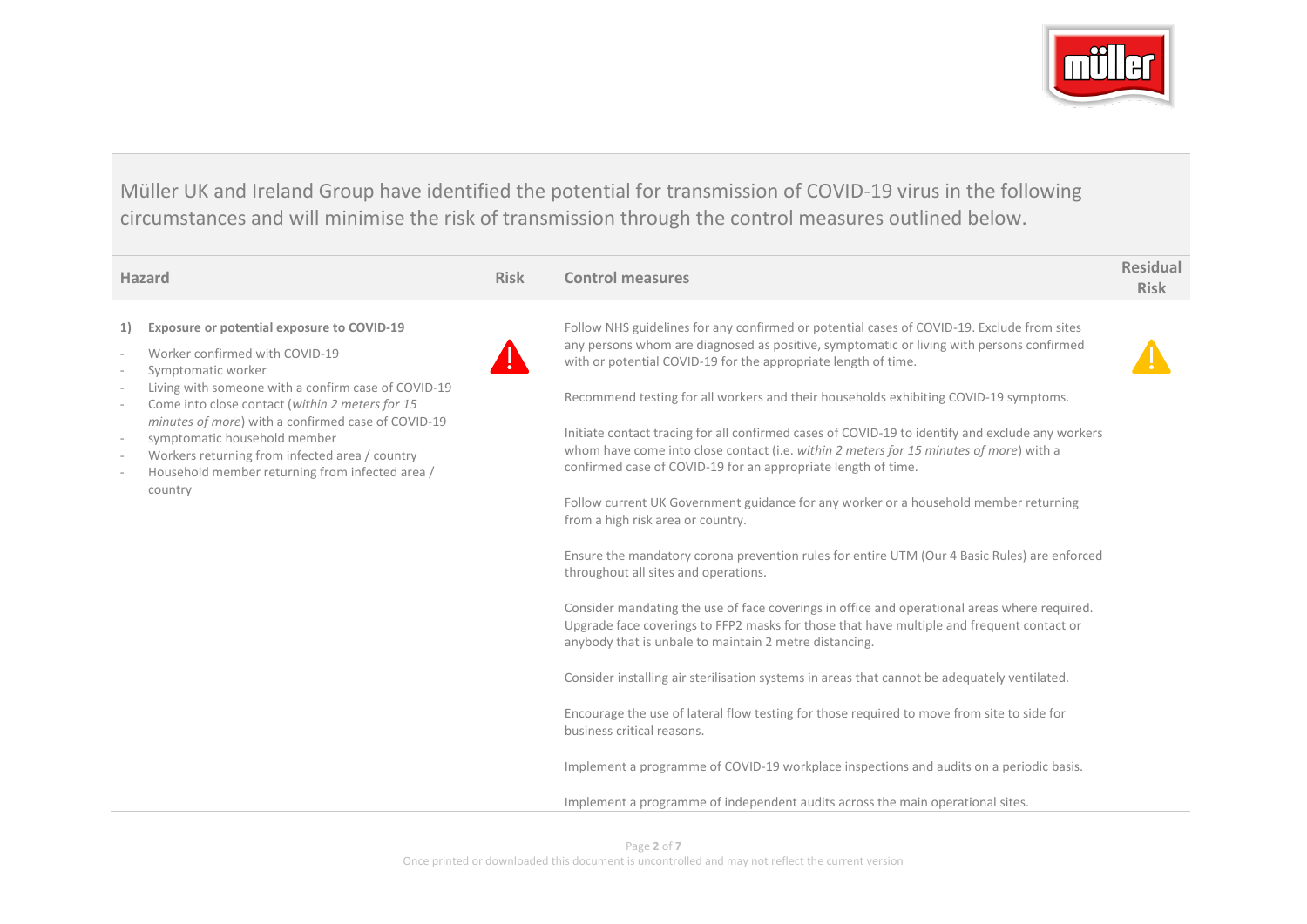

#### 2) **External persons entering a site**

- Visitors to site
- Contractor activities
- External deliveries

Prohibit external visitors and contractors to site unless business critical or a statutory requirement.

Ensure completion and screening of visitor health questionnaire for all business critical visitors and contractors prior to entry. Large production sites commence temperature monitoring of external visitors and contractors.

Limit length of time on site, areas visited and potential contacts for all business critical visitors and contractors, ensure they adopt robust social distancing.

Limit external deliveries to critical operational requirements and ensure delivery drivers spend minimal time on site and avoid contact with workers.

- 3) **Group Gatherings**
- Group training and induction
- Individual training and coaching
- Tool box talks, huddles and briefings
- Meetings and conferences



Make use of online / digital meetings where possible to avoid face to face contact.

measures can be achieved and maintained.

Reduce size of group briefings and training sessions to ensure robust social distancing

Where face to face meetings are required ensure a suitable sized room is used for the minimum amount of time possible. Only invite those critical to the meetings outcomes to attend. Keep a record of those that attend meetings to enable contact tracing if required.

Health and Safety Awareness and induction training must be completed online through the Learning Management System (LMS). Other internal training should be completed with robust social distancing in place (*limit number of participants*). Maintain records of any participants of face to face training to enable contact tracing if required.

Prohibit external training unless business critical or delivered via digital means. When external training is required face to face, limit group sizes and ensure robust social distancing measures. Prohibit large gatherings and conferences unless via digital means.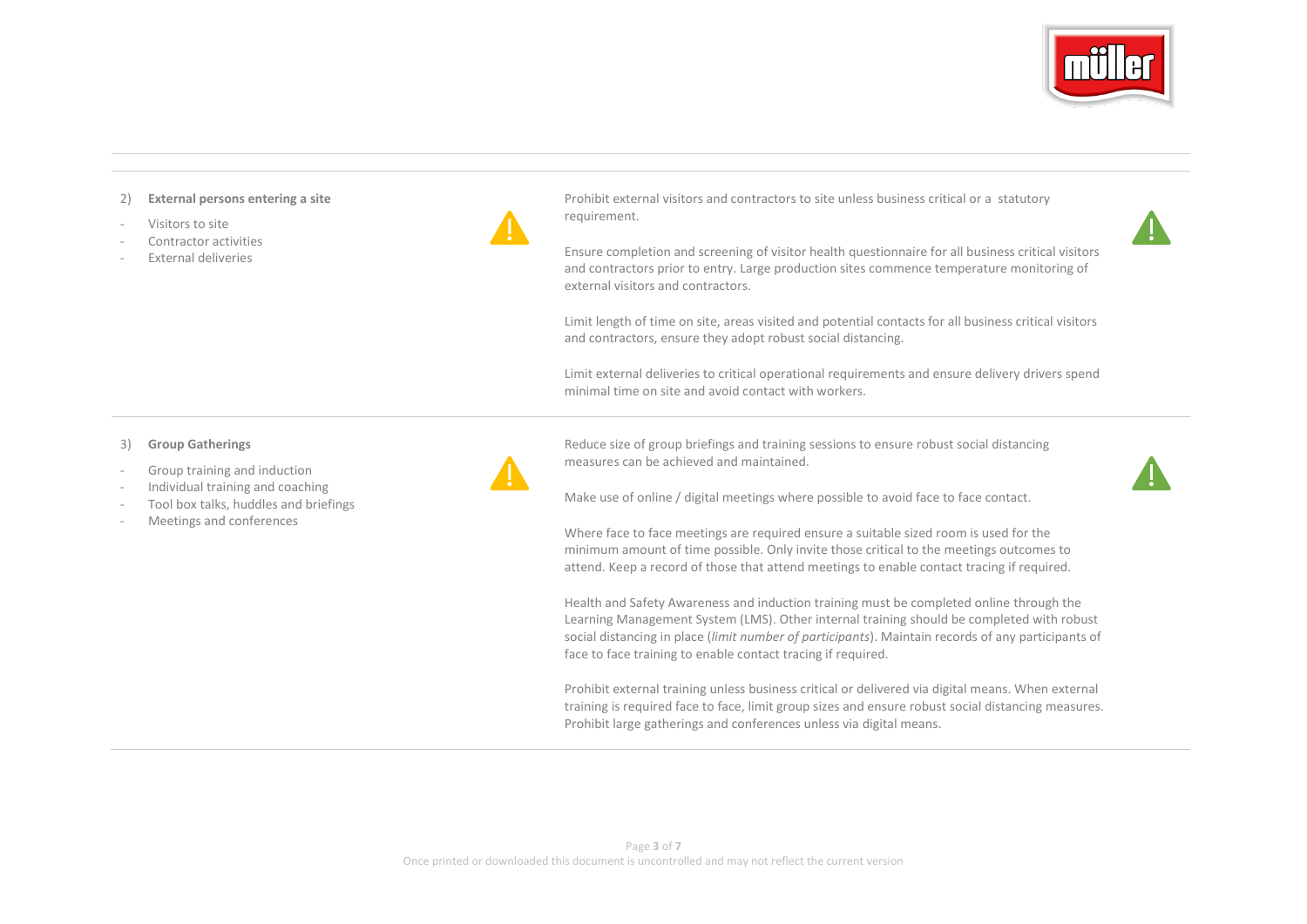

### 4) **High risk contact points**

- Clocking in machines
- **Turnstiles**
- Door handles
- Touch plates
- Handrails
- Shared workstations (*i.e. computers and screens*)
- Kitchen and sanitaryware
- Door locks / pads



Implement enhanced cleaning schedules to ensure high risk contact points are cleaned and disinfected more regularly (*minimum 3 times per day*). Ensure cleaning is focused on high risk areas.



Provide sanitiser at main entrances and other high risk areas.

Provide disinfectant spray / wipes and encourage regular disinfecting of workstations. Ask drivers to disinfect vehicles after use.

Encourage workers to bring in their own food, cutlery and crockery and ask workers to only prepare their own food and refreshments.

Consider the implementation of self-cleaning door handles.

Where safe to do so secure doors open to avoid contact with handles and other surfaces.

#### 5) **Movement around site**

- Entry and egress accumulation (*shift start / ending*)
- Reception and transport offices
- Car parks
- Corridors and stairwells
- Yards and warehouses



Where possible stagger start and end of shift times to limit the number of people entering and exiting at any given time.



Consider providing different entrances and exits for different groups of workers to limit crossover and interaction.

Ensure workers do not to arrive at work before they are due, and to ensure they leave promptly when they finish work.

Where practical introduce pedestrian one way systems around site and ensure posters are displayed to reinforce social distancing.

Where possible use separate staircases for moving up and down with signage indicating direction of flow.

Prohibit workers from congregating in corridors and stairwells.

Where possible prohibit use of workplace lifts or introduce limits to the number of workers using a lift at any given time (*one lift, one person rule*)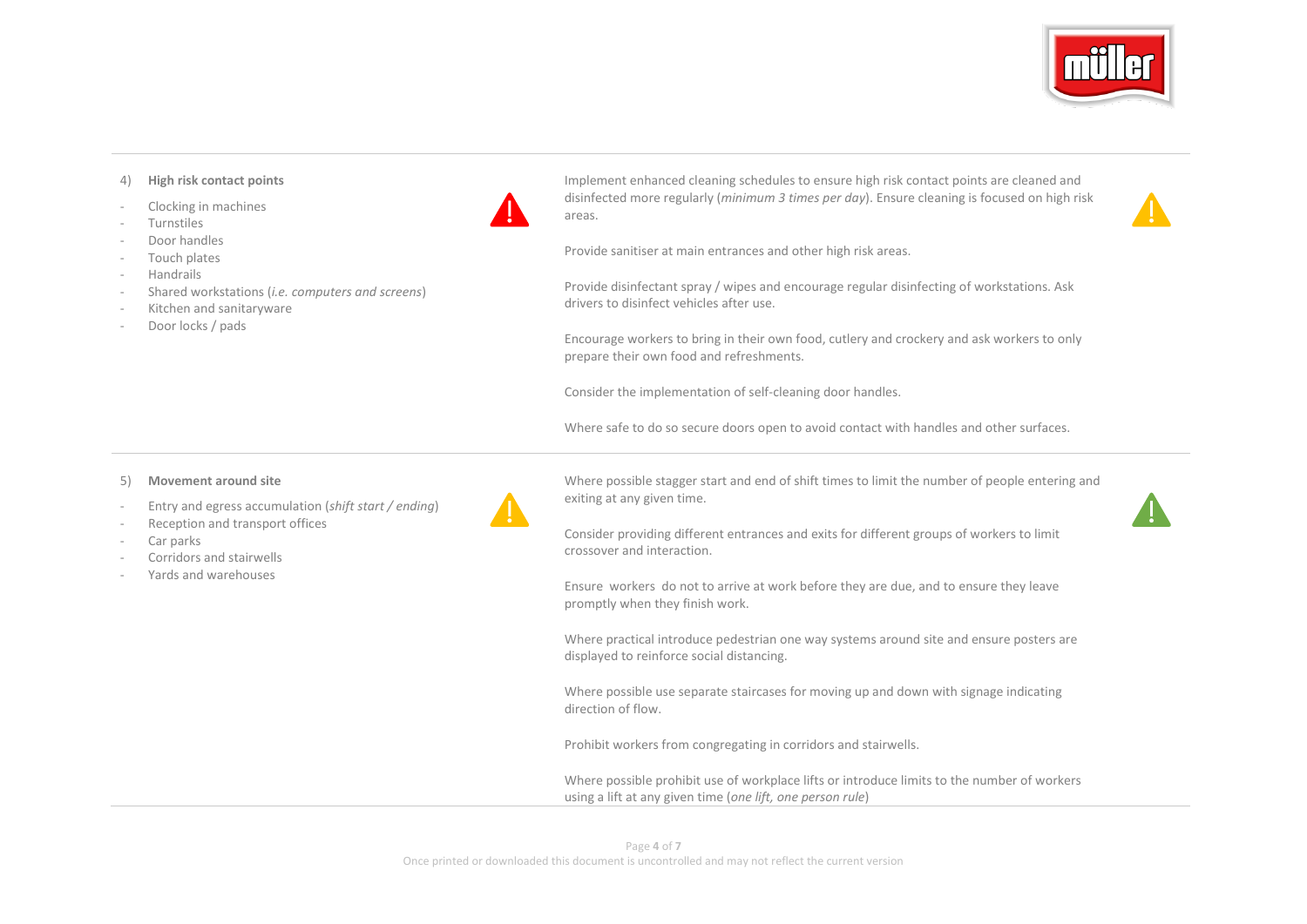

#### 6) **Vulnerable workers**

- Extremely vulnerable
- Vulnerable
- Other vulnerability



Encourage potentially vulnerable workers to declare their medical condition so that they can be adequately assessed (*in strict confidence*) by Occupational Health and appropriately protected in line with government guidelines.



Where assessed as extremely vulnerable ensure workers are protected and shielded from the workplace.

Where possible those who have been assessed as clinically vulnerable (not extremely vulnerable) should work from home subject to an appropriate risk assessment. Where they are unable to work from home , reasonable adjustments should be implemented such as changes in job role, working times and work location to ensure they can maintain adequate social distancing.

Ensure particular attention is given to workers whom live with extremely vulnerable individuals.

Stagger start, finish and break times to allow effective social distancing.



- Product production
- product picking
- product delivery and collection
- Product and Equipment Handling (i.e. *trolley movement*)
- Engineering tasks
- Vehicle loading and unloading
- General office work and administration



Introduce social distancing in changing rooms. Where possible carry out work individually.



Provide more mobile devices and equipment to allow remote and socially distanced working. Prohibit face to face handovers and instead introduce written, digital or phone handovers. Introduce digital meetings as opposed to face to face contact.

Where possible and practical workers to avoid car sharing.

Design workstations to promote and maintain robust social distancing. Implement floor markings in to production to guide 2 metre distancing. Undertake individual line and task risk assessments where required. Where possible assign work stations to individuals, where this is not possible shared work stations should be cleaned and sanitised regularly.

Where 2 metre distancing cannot be achieved, introduce further mitigating controls by applying the hierarchy of control:

1. Consider if the activity needs to continue for the business to operate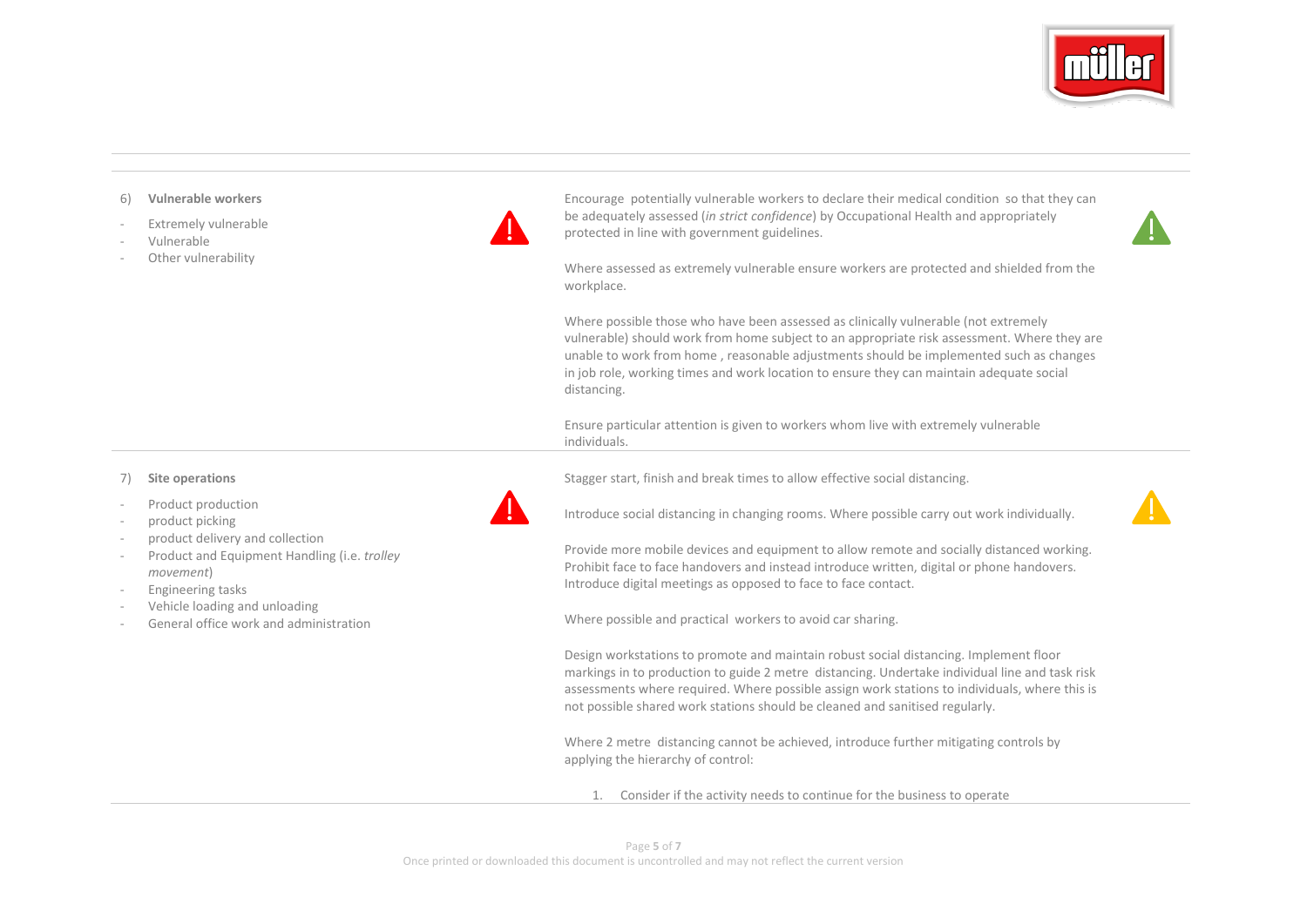

- 2. Keep the activity time as short as possible
- 3. Use screens and barriers
- 4. Use back to back or side to side working
- 5. Reduce the number of people each worker has contact with
- 6. Increase frequency of handwashing and workstation sanitising
- 7. Mandate the use of FFP2 face masks

Ensure any meetings that take place are away from production areas and in suitable rooms.

Use the Müller UK social distancing calculator to identify maximum capacity numbers per room. Consider displaying maximum capacity numbers on the entrance to each room.

Where possible and practical non-operational workers should continue to work from home. For those that cannot continue to work from home, implement rotas for those working in offices and establish which days workers can attend site.